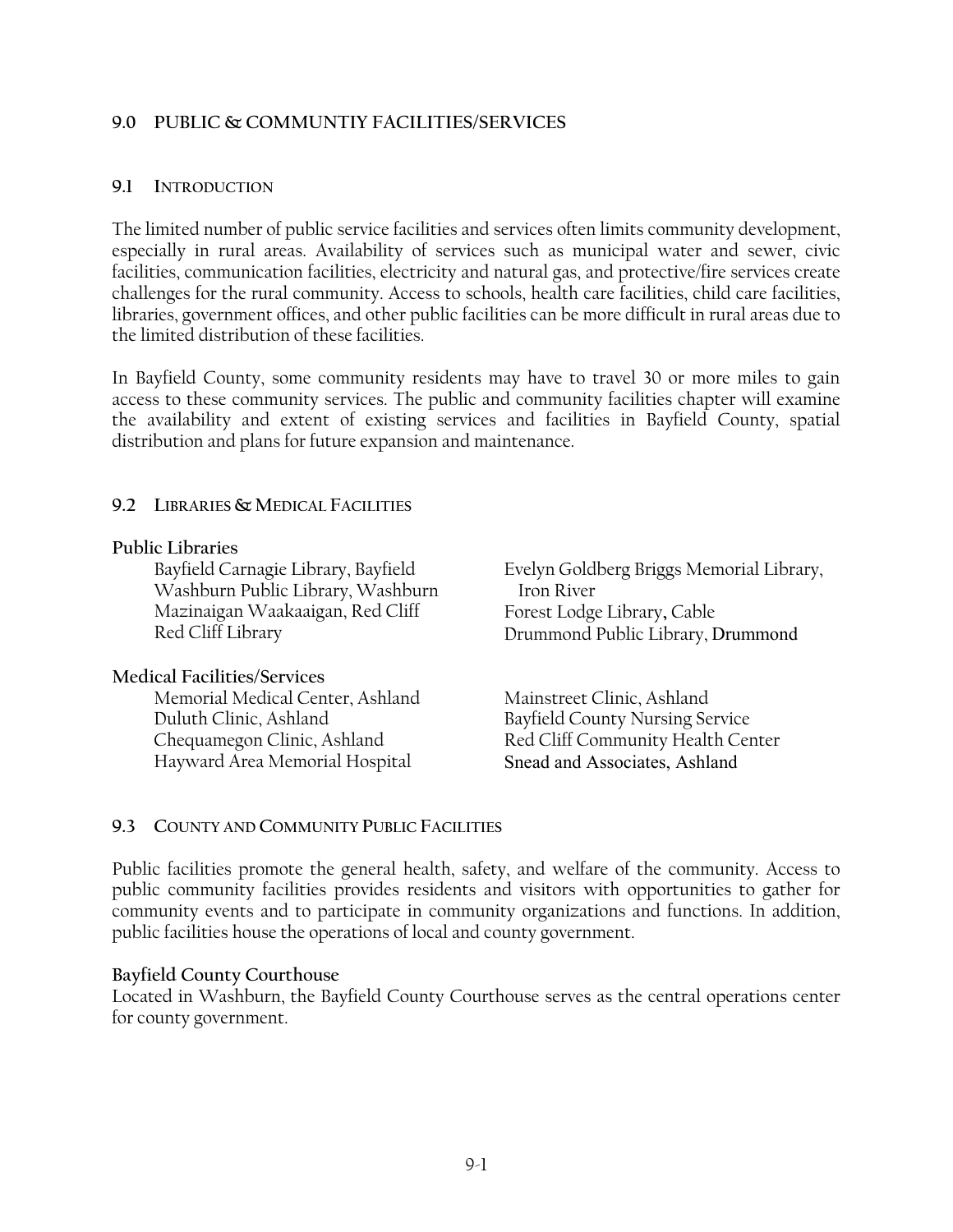# **Courthouse Annex**

Located in Washburn, the courthouse annex serves as the operations center for the Bayfield County Sheriffs Department. This facility also houses the county jail and other county government offices.

#### **County Highway Department**

Central office located in Washburn, with satellite garage facilities located in Iron River, Mason, Grand View, Cable, Port Wing, and Russell.

| Table 9.1 - City, Village, and Town Public Facilities in Bayfield County (Primary Facilities) |  |
|-----------------------------------------------------------------------------------------------|--|
|-----------------------------------------------------------------------------------------------|--|

| Municipality          | <b>Municipal Buildings</b>                                                                                                                                                                                                                            |  |
|-----------------------|-------------------------------------------------------------------------------------------------------------------------------------------------------------------------------------------------------------------------------------------------------|--|
| Town of Barksdale     | Town Hall, Recycling Center (RC), Town Garage                                                                                                                                                                                                         |  |
| Town of Barnes        | Town Hall, Garage, Storage Shed, Recycling Center, Ambulance Facilities                                                                                                                                                                               |  |
| Town of Bayfield      | Town Garages (2), Town Hall, Sanitary District                                                                                                                                                                                                        |  |
| Town of Bayview       | Town Hall, Town Garage, Recycling Center                                                                                                                                                                                                              |  |
| Town of Bell          | Town Hall, Town Garage, Fire Dept Building, Museum in Marina, RC                                                                                                                                                                                      |  |
| Town of Cable         | Town Garage, Fire Hall, Community Center, Recycling Center                                                                                                                                                                                            |  |
| Town of Clover        | Fire and Ambulance Hall, Town Hall, Town Garage, Recycling Center                                                                                                                                                                                     |  |
| Town of Delta         | Town Hall, 2 Garages, Recycling Center                                                                                                                                                                                                                |  |
| Town of Drummond      | Town Hall, Library, Museum, Garage/Fire Hall, Pavilion, Sanitary District Office,<br>Storage shed, Recycling Center                                                                                                                                   |  |
| Town of Eileen        | State Exp. Farm, Storage & Maintenance Building                                                                                                                                                                                                       |  |
| Town of Grand View    | Town Hall, Town Garage, Fire Dept Building, Museum, Recycling Center                                                                                                                                                                                  |  |
| Town of Hughes        | Town Garage, Town Hall, Recycling Center                                                                                                                                                                                                              |  |
| Town of Iron River    | Fire Dept, Ambulance, Community Center, Hwy Dept, Recycling Center                                                                                                                                                                                    |  |
| Town of Kelly         | Town Hall, Town Garage                                                                                                                                                                                                                                |  |
| Town of Keystone      | Town Hall, Garage, Recycling Center                                                                                                                                                                                                                   |  |
| Town of Lincoln       | Town Hall, Town Shop                                                                                                                                                                                                                                  |  |
| Town of Mason         | Town Hall, Shop, Recycling Center, Fire Station, Ambulance                                                                                                                                                                                            |  |
| Town of Namakagon     | Town Hall, Garage, Fire Station, Recycling Center                                                                                                                                                                                                     |  |
| Town of Orienta       | Town Building                                                                                                                                                                                                                                         |  |
| Town of Oulu          | Town Hall, Town Garage, Recycling Center                                                                                                                                                                                                              |  |
| Town of Pilsen        | Town Hall, Town Garage, Recreation Building                                                                                                                                                                                                           |  |
| Town of Port Wing     | Town Hall, Town Garage, Historical Buildings, Fire Hall, Recycling Building                                                                                                                                                                           |  |
| Town of Russell       | Town Hall, Town Garage, Recycling Center                                                                                                                                                                                                              |  |
| Town of Tripp         | Town Hall, Garage, Recycling                                                                                                                                                                                                                          |  |
| Town of Washburn      | Town Hall, Garage                                                                                                                                                                                                                                     |  |
| Village of Mason      | Village Hall, 2 Garages, Waste Water Treatment Facility, Fire Department Building                                                                                                                                                                     |  |
| City of Bayfield      | City Hall, Library, Fire Hall/EMS, Well houses, Wastewater Treatment Facility,<br>Pavilion, Old Courthouse/NPS Headquarters                                                                                                                           |  |
| City of Washburn      | City Hall, Garage, Fire Hall, Ambulance Hall, Waste Water Treatment Facility, Civic<br>Center, Library, Skating Rink, Well Houses, Waterworks Pump House, Park<br>Pavilions, Cemetery Office and Storage Buildings, Marina Office and Repair Building |  |
| Red Cliff Reservation | Tribal Administration, Courthouse, Tribal Housing, Public Services Facility, Clinic,<br>Water & Sewer Dept., Fire & Ambulance, Recycling Center                                                                                                       |  |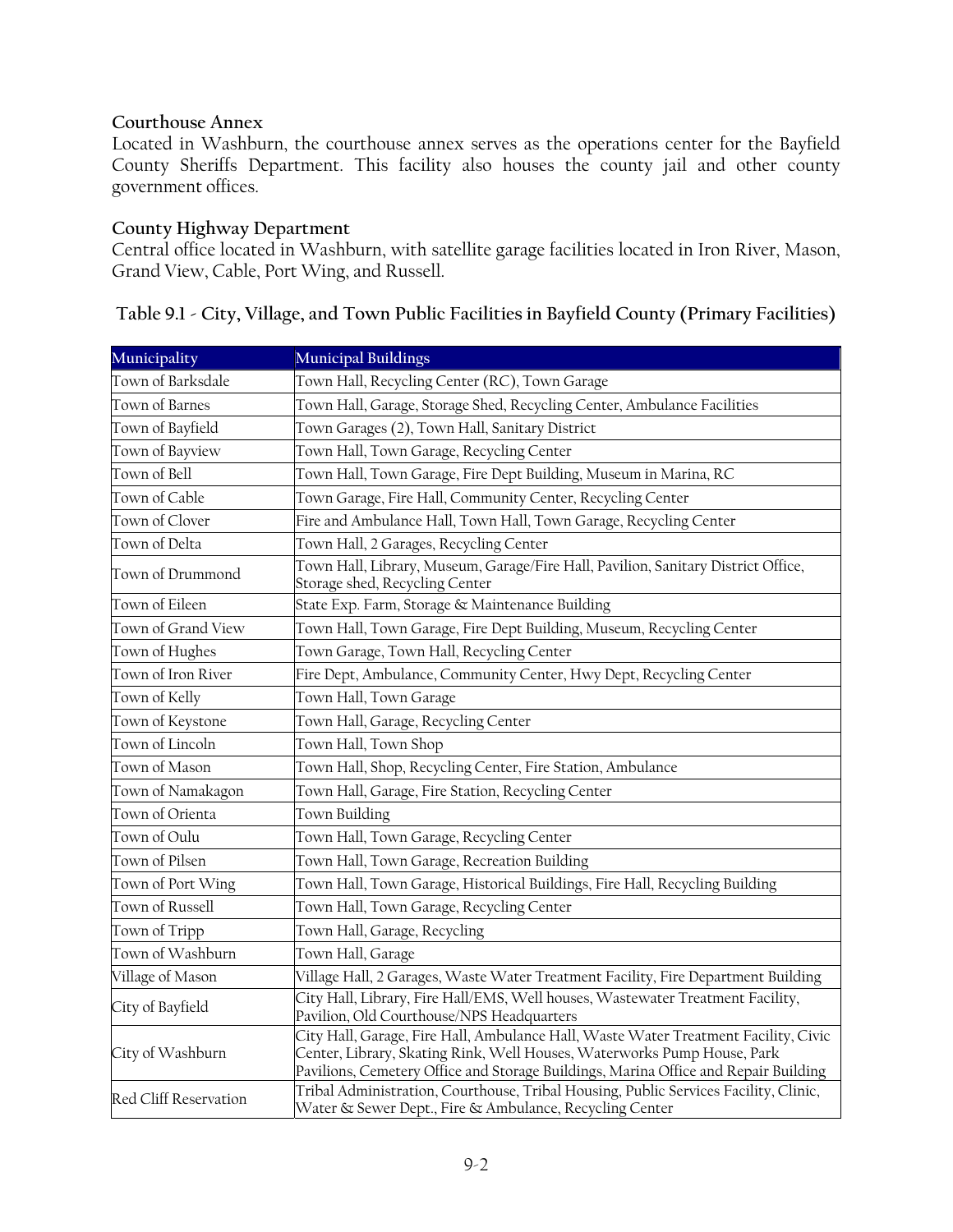## **Table 9.2 - Other Government Facilities in Bayfield County**

| <b>Government Agency</b>     | Facility        | Location         |
|------------------------------|-----------------|------------------|
| Wisconsin DNR                | Ranger Stations | Washburn, Barnes |
| National Park Service        | Headquarters    | City of Bayfield |
| United States Forest Service | District Office | City of Washburn |

#### **9.4 MUNICIPAL SEWER,WATER AND SANITARY DISTRICTS**

Sanitary districts are created by a town, village, city, and tribal government or by the Department of Natural Resources for the purposes of constructing and operating public water supply, sewage treatment, storm sewers, drainage improvements, and solid waste disposal facilities. These districts have the power to acquire property, levy special assessments, and collect charges for services.

#### **City of Washburn (Municipal Sewer System, Water Supply) System:** Activated sludge treatment plant

**Serves:** City of Washburn

#### **City of Bayfield (Municipal Sewer System, Water Supply)**

**System:** Activated sludge treatment plant **Serves:** City of Bayfield, future sewer service planning may include Pikes Bay Sanitary District, Town of Bayfield, and Red Cliff

# **Town of Bayfield (Pikes Bay Sanitary District)**

**System:** Stabilization pond treatment system – Sanitary District **Serves:** Port Superior Marina, Goldridge Condominium Development

#### **Town of Bell (Sanitary District)**

**System:** Collection and treatment –Sanitary District **Serves:** Cornucopia and adjacent rural areas

#### **Town of Cable (Not Constructed)**

**System:** Collection and stabilization ponds, spray irrigation system, scheduled to begin in 2002, completion 2003 **Serves:** Unincorporated area of Cable

#### **Town of Clover (Sanitary District)**

**System:** Stabilization pond system, collection, and treatment. **Serves:** Unincorporated community of Herbster

# **Town of Drummond (Sanitary District, Water Supply)**

**System:** Stabilization pond followed by peat bog treatment **Serves:** Unincorporated community of Drummond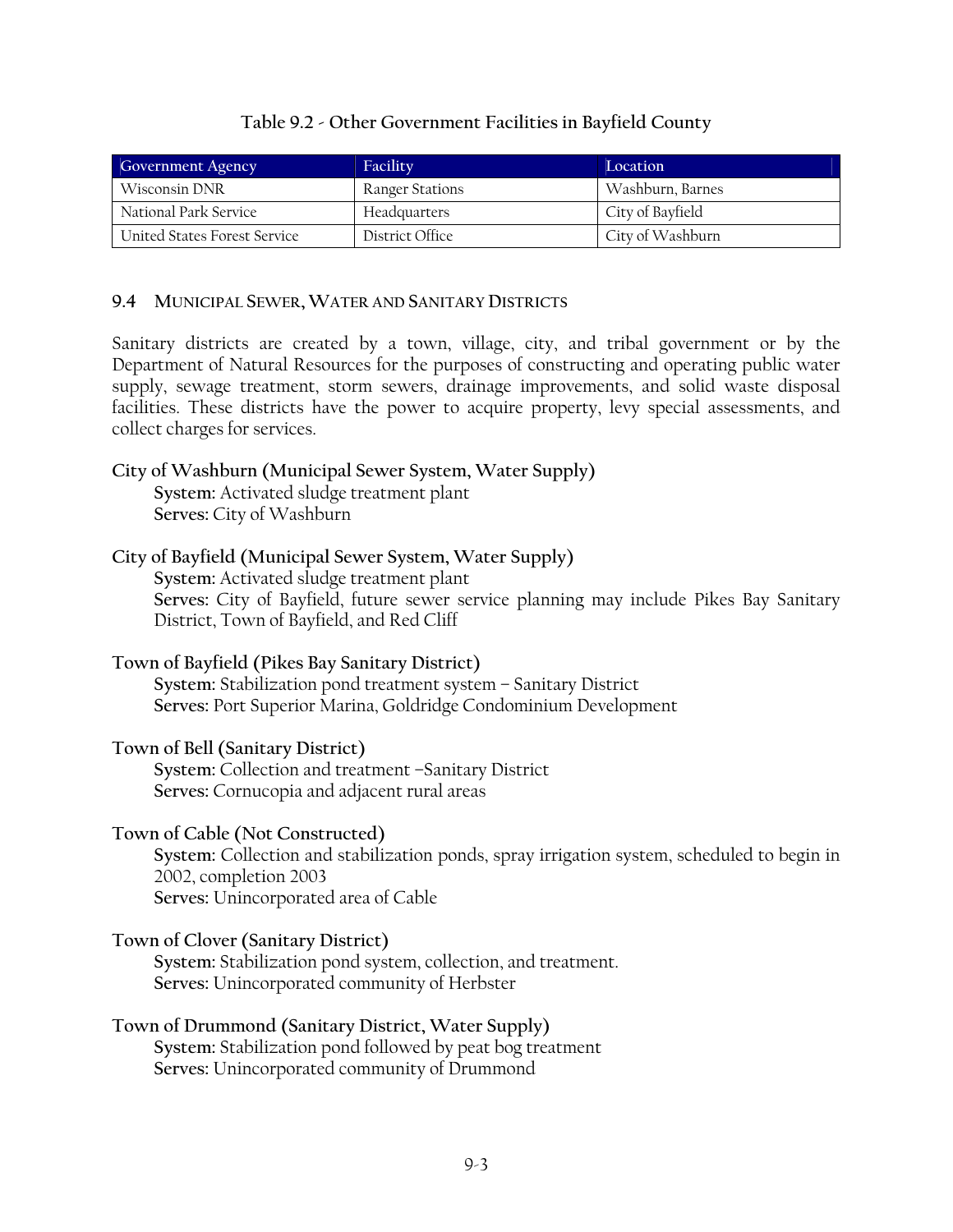**Town of Grand View (Sanitary District) System:** Aerated lagoon treatment plant **Serves:** Unincorporated community of Grand View

**Town of Iron River (Sanitary District, Water Supply) System:** Stabilization ponds and constructed wetlands **Serves:** Unincorporated Town of Iron River

**Village of Mason (Municipal Sewer System) System:** Stabilization ponds and spray irrigation system **Serves:** Village of Mason

**Town of Port Wing (Municipal Sewer System, Water Supply) System:** Stabilization pond system **Serves:** Unincorporated community of Port Wing

**Red Cliff – Town of Russell (Sanitary District, Water Supply) System:** 2-lagoon system **Serves:** Red Cliff Reservation

**Northern Great Lakes Visitor Center System:** Sewer line to the City of Ashland treatment facilities **Serves:** Visitor Center

Other Private Facilities in Bayfield County

**Telemark Resort – Town of Cable System:** Activated sludge treatment facility **Serves:** Telemark Resort

In Bayfield County, access to water for household use is primarily granted through the use of a private well system.

# **9.5 PROTECTIVE SERVICES**

Rural communities are often faced with the challenge of having sufficient resources to provide timely response to incidences of fire, accidents, or other issues requiring the assistance of EMS personnel. Unlike the urban environment, rural areas have large unpopulated or low-density areas; and it is often a long distance between the call and the responder.

Fire response in Bayfield County is provided through a network of volunteer fire departments (VFD) and coordinated through a mutual aid program. Most communities within the county have a VFD or have contracted with adjacent jurisdictions for this service.

Police service in most of Bayfield County is provided by the Bayfield County Sheriffs Department. The larger communities of Washburn and Bayfield have police departments, as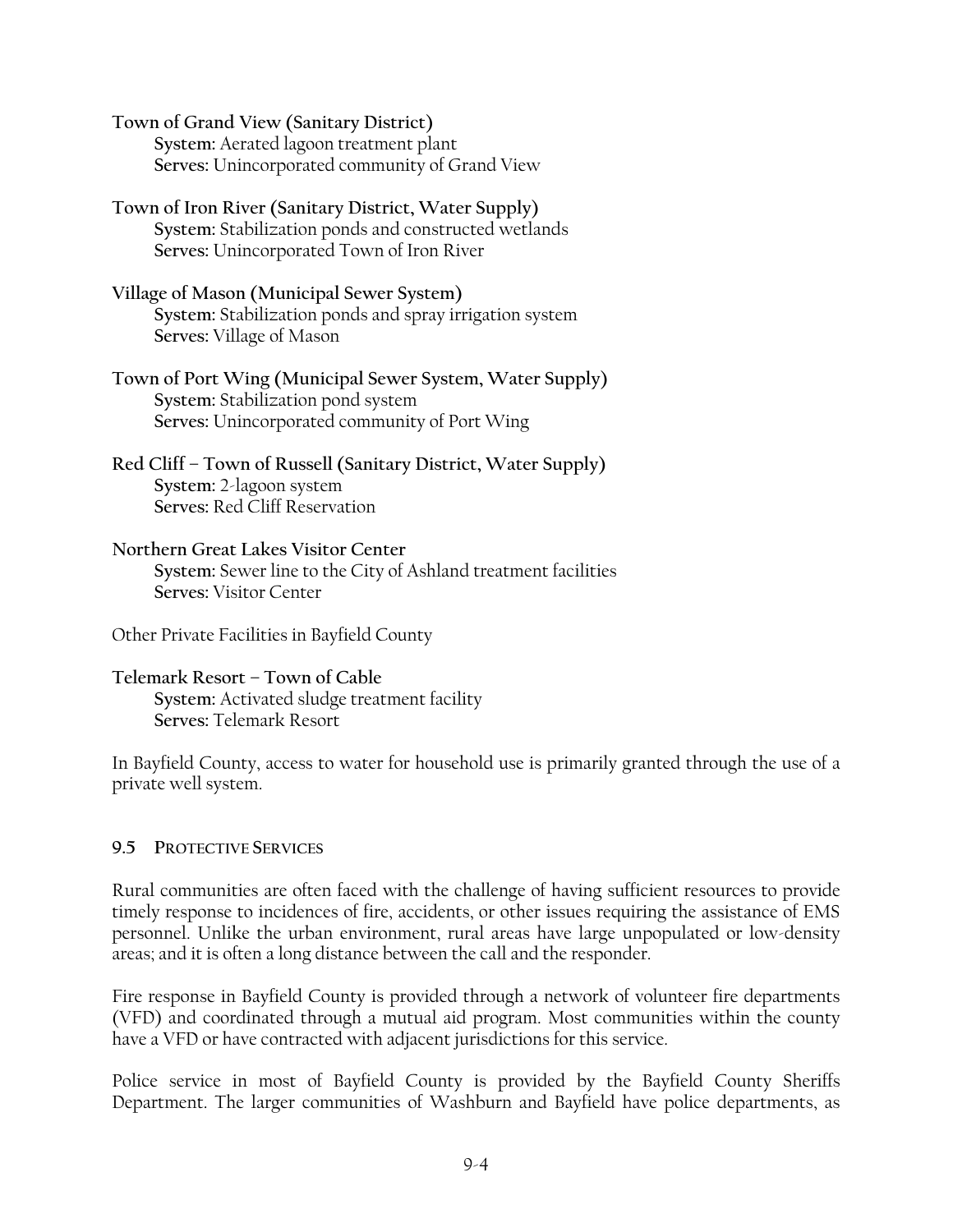does the unincorporated hamlet of Iron River. Many unincorporated communities within the county have a town constable, an elected position with limited law enforcement capabilities and duties.

| Municipality          | <b>Primary Fire Service</b> | <b>Primary Police Service</b>        | <b>Primary EMS Service</b> |
|-----------------------|-----------------------------|--------------------------------------|----------------------------|
| Town of Barksdale     | Ashland FD                  | Bayfield County Sheriffs Dept.       | Ashland                    |
| Town of Barnes        | Volunteer Fire Dept.        | Bayfield County Sheriffs Dept.       | <b>Barnes</b>              |
| Town of Bayfield      | City of Bayfield            | Bayfield County Sheriffs Dept.       | <b>Bayfield EMS</b>        |
| Town of Bayview       | City of Washburn            | <b>Bayfield County Sheriffs Dept</b> | City of Washburn           |
| Town of Bell          | Volunteer Fire Dept.        | Bayfield County Sheriffs Dept.       | South Shore Ambulance      |
| Town of Cable         | Volunteer Fire Dept.        | Bayfield County Sheriffs Dept.       | Great Divide/Cable         |
| Town of Clover        | Town of Clover              | Bayfield County Sheriffs Dept.       | South Shore Ambulance      |
| Town of Delta         | <b>Iron River</b>           | Bayfield County Sheriffs Dept.       | Iron River Ambulance       |
| Town of Drummond      | Volunteer Fire Dept.        | Bayfield County Sheriffs Dept.       | <b>Great Divide/Barnes</b> |
| Town of Eileen        | Ashland FD                  | Bayfield County Sheriffs Dept.       | Ashland                    |
| Town of Grand View    | Volunteer Fire Dept.        | Bayfield County Sheriffs Dept.       | Mason/Great Divide         |
| Town of Hughes        | Town of Iron River          | Bayfield County Sheriffs Dept.       | Iron River                 |
| Town of Iron River    | Volunteer Fire Dept.        | Iron River/BCSD                      | <b>Iron River</b>          |
| Town of Kelly         | Mason RFD                   | Bayfield County Sheriffs Dept.       | Mason                      |
| Town of Keystone      | Mason RFD                   | Bayfield County Sheriffs Dept.       | Mason                      |
| Town of Lincoln       | <b>Grand View</b>           | Bayfield County Sheriffs Dept.       | Mason                      |
| Town of Mason         | Mason RFD                   | Bayfield County Sheriffs Dept.       | Mason                      |
| Town of Namakagon     | Volunteer Fire Dept.        | Bayfield County Sheriffs Dept.       | Great Divide               |
| Town of Orienta       | Town of Port Wing           | Bayfield County Sheriffs Dept.       | South Shore Ambulance      |
| Town of Oulu          | <b>Iron River</b>           | Bayfield County Sheriffs Dept.       | <b>Iron River</b>          |
| Town of Pilsen        | City of Ashland             | Bayfield County Sheriffs Dept.       | Ashland                    |
| Town of Port Wing     | Volunteer Fire Dept.        | Bayfield County Sheriffs Dept.       | South Shore Ambulance      |
| Town of Russell       | Red Cliff Tribal FD         | Red Cliff Tribal Police              | Red Cliff                  |
| Town of Tripp         | Town of Iron River          | Bayfield County Sheriffs Dept.       | <b>Iron River</b>          |
| Town of Washburn      | City of Washburn            | Bayfield County Sheriffs Dept.       | City of Washburn           |
| Village of Mason      | Mason RFD                   | Bayfield County Sheriffs Dept.       | Mason                      |
| City of Bayfield      | City of Bayfield            | City Police                          | Bayfield EMS               |
| City of Washburn      | City of Washburn            | City Police                          | City of Washburn           |
| Red Cliff Reservation | Tribal FD                   | Red Cliff Tribal Police              | Red Cliff                  |

# **Table 9.3 - Protective Services by Jurisdiction**

In addition, the Wisconsin Department of Natural Resources provides forest fire protection on all lands in Bayfield County, except US Forest Service and National Park Service lands, where the DNR provides assistance when requested. This agency also provides forest fire protection on tribal lands through cooperative agreements with the Bureau of Indian Affairs. DNR Forest fire protection to Bayfield County is provided from Barnes and Brule Ranger Stations and Ashland Service Center.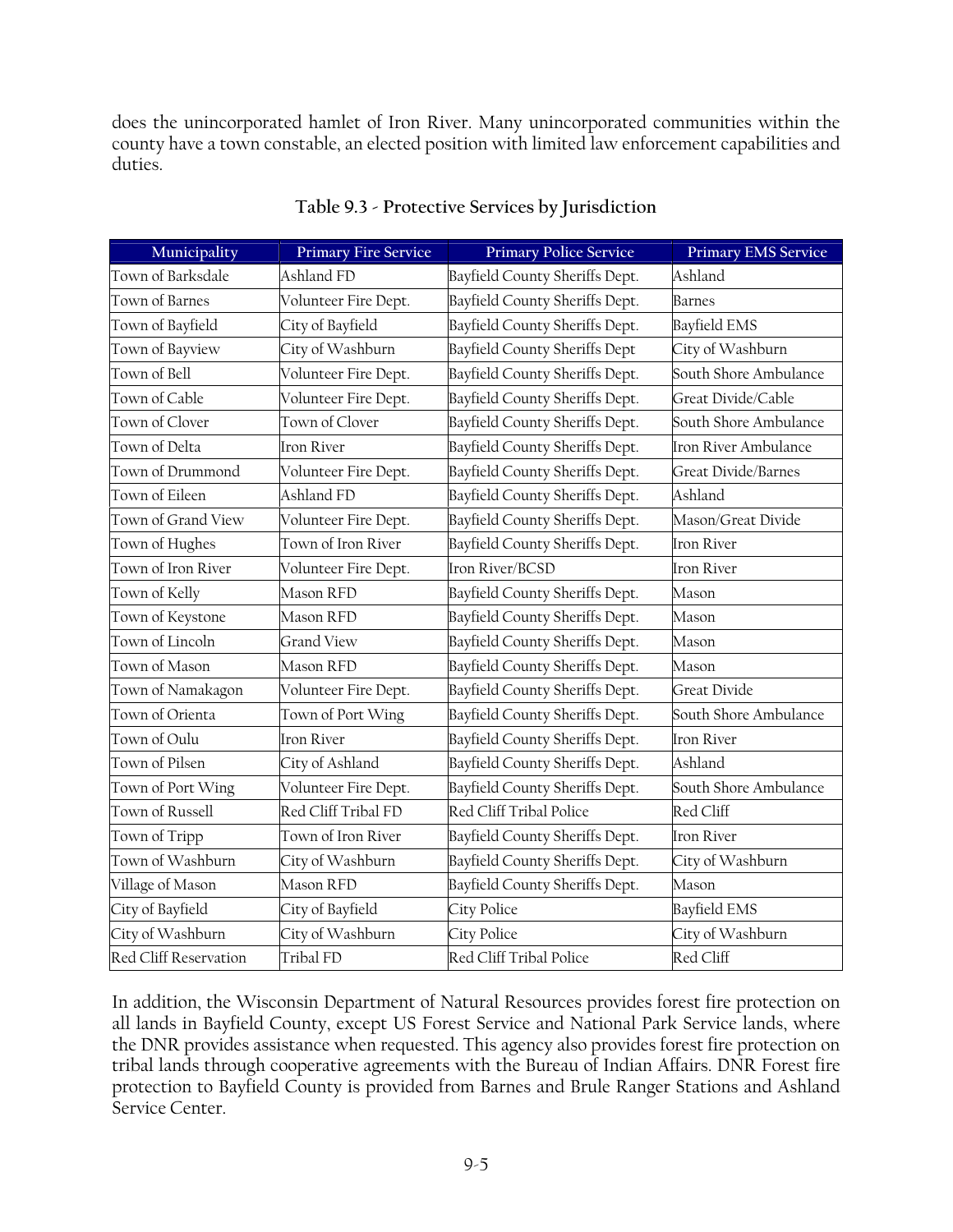| Municipality          | <b>Primary Institutions</b>                            |
|-----------------------|--------------------------------------------------------|
| Town of Barksdale     | Washburn and Ashland School Districts                  |
| Town of Barnes        | Drummond School District                               |
| Town of Bayfield      | Bayfield School District                               |
| Town of Bayview       | Washburn Public Schools                                |
| Town of Bell          | South Shore School District                            |
| Town of Cable         | Drummond School District                               |
| Town of Clover        | South Shore School District                            |
| Town of Delta         | Drummond School District                               |
| Town of Drummond      | Drummond School District                               |
| Town of Eileen        | <b>Ashland School District</b>                         |
| Town of Grand View    | Drummond School District                               |
| Town of Hughes        | Iron River Elementary, Maple School District           |
| Town of Iron River    | Iron River Elementary, Maple School District           |
| Town of Kelly         | Ashland and Drummond School Districts                  |
| Town of Keystone      | <b>Ashland School District</b>                         |
| Town of Lincoln       | Drummond Area School District                          |
| Town of Mason         | Drummond Area School District                          |
| Town of Namakagon     | Drummond Area School District                          |
| Town of Orienta       | South Shore School District                            |
| Town of Oulu          | South Shore School District                            |
| Town of Pilsen        | Ashland School District                                |
| Town of Port Wing     | South Shore School District                            |
| Town of Russell       | Bayfield School District                               |
| Town of Tripp         | South Shore School District                            |
| Town of Washburn      | Washburn School District                               |
| Village of Mason      | Drummond School District                               |
| City of Bayfield      | Bayfield School District, Head Start                   |
| City of Washburn      | Washburn School District, Head Start                   |
| Red Cliff Reservation | Early Head start, Head start, Bayfield School District |

# **Table 9.4 - Primary School Attendance by Municipality**

See Map 9.1, Bayfield County School Districts on page 9-8.

**Post-Secondary Education Facilities (Distance from Washburn, WI)**

**Wisconsin Indianhead Technical College (WITC), Ashland (14.5 miles)** - Public institution offering courses leading to certificates, diplomas, and associate degrees in occupational fields.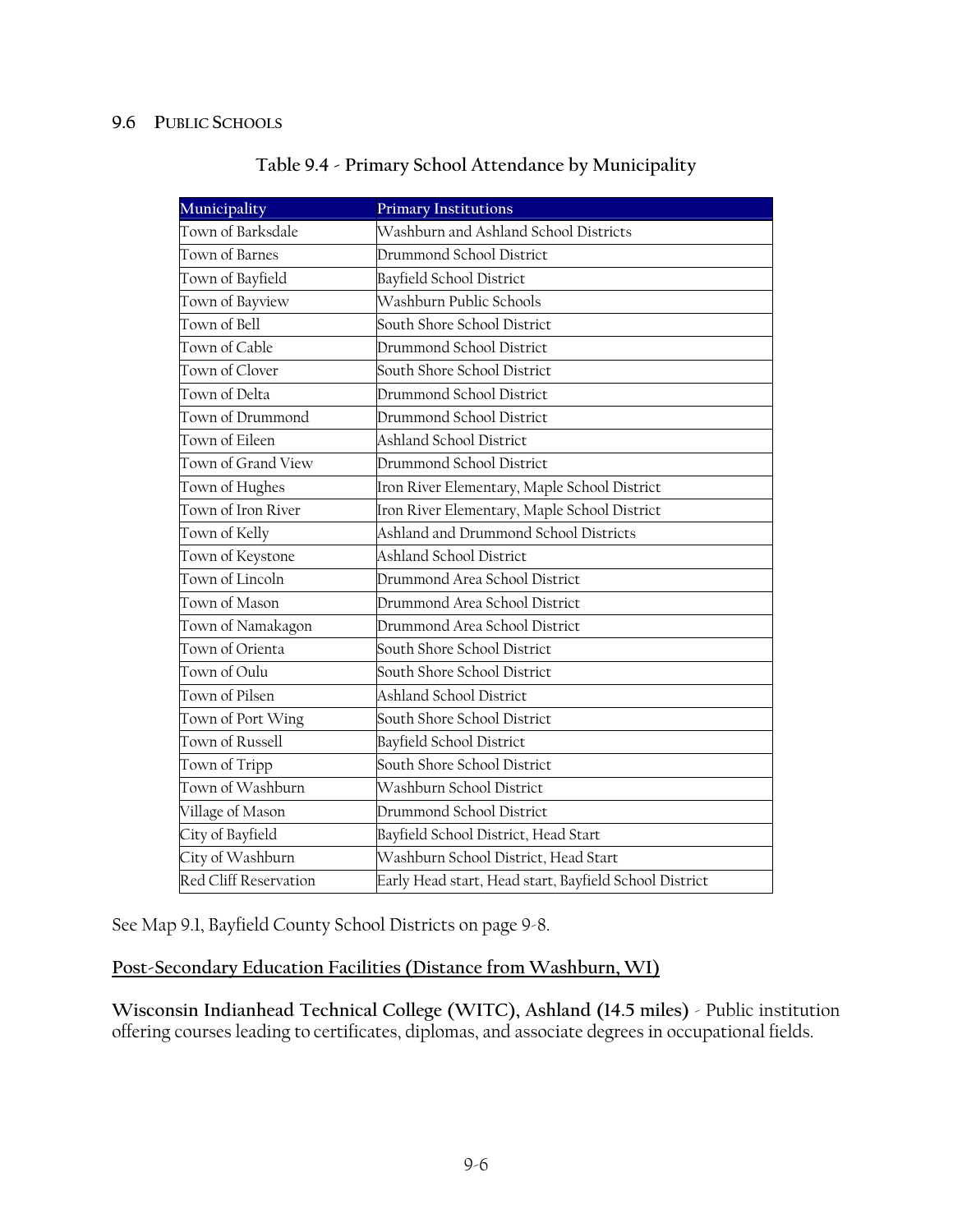**Northland College, Ashland (12.3 miles)** - A four-year private liberal arts/environmental college.

**Gogebic Community College, Ironwood, MI (49.3 miles)**: Public post-secondary educational institution offering associate degree programs.

**University of Wisconsin-Superior, Superior, WI (68.3 miles)** - Four-year public liberal arts college offering bachelor and master's degree programs.

**Red Cliff Reservation, Bayfield (16 miles) -** Space leased by Lac Courte Oreilles Ojibwa Community College for classes.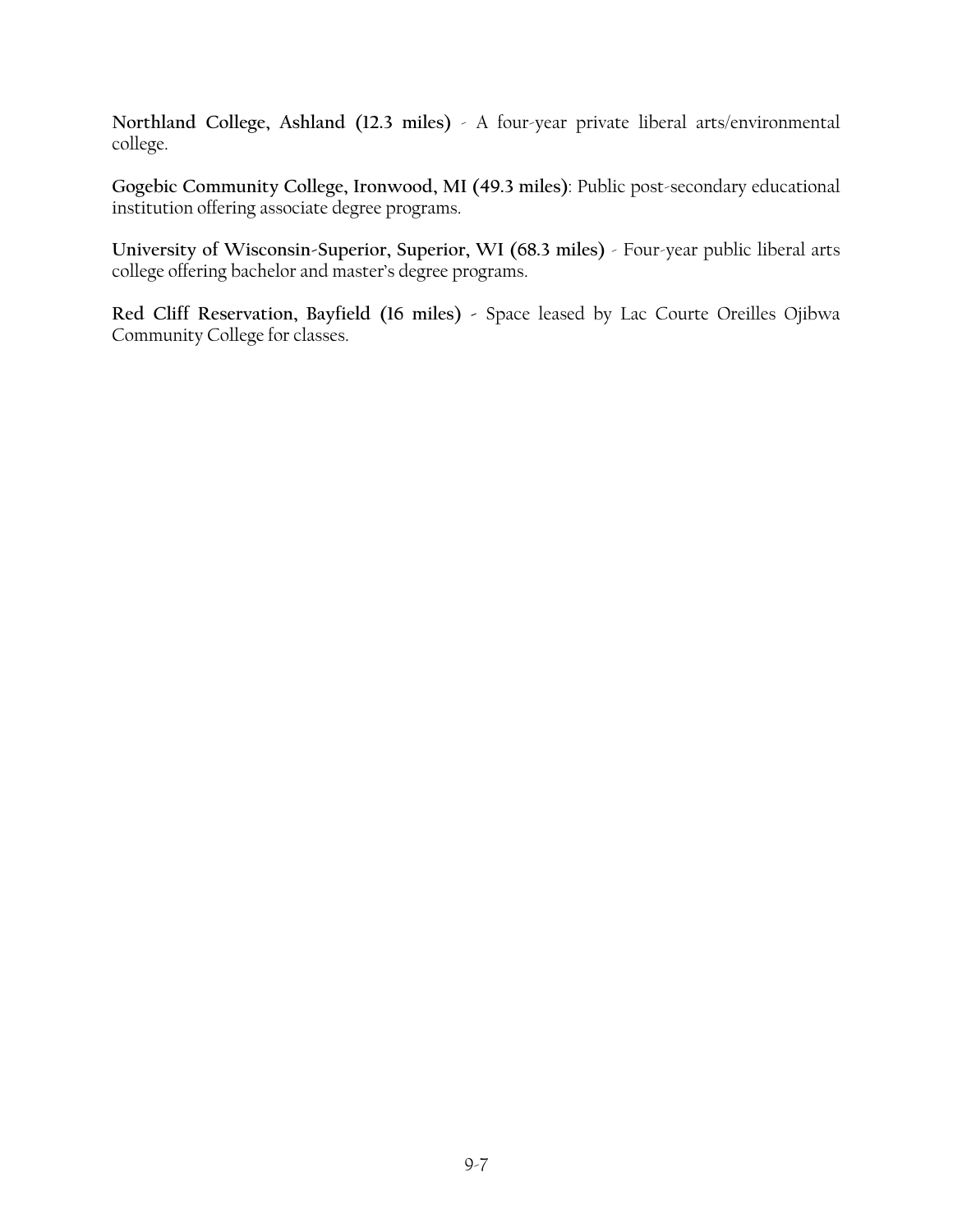**MAP 9.1 SCHOOL DISTRICTS**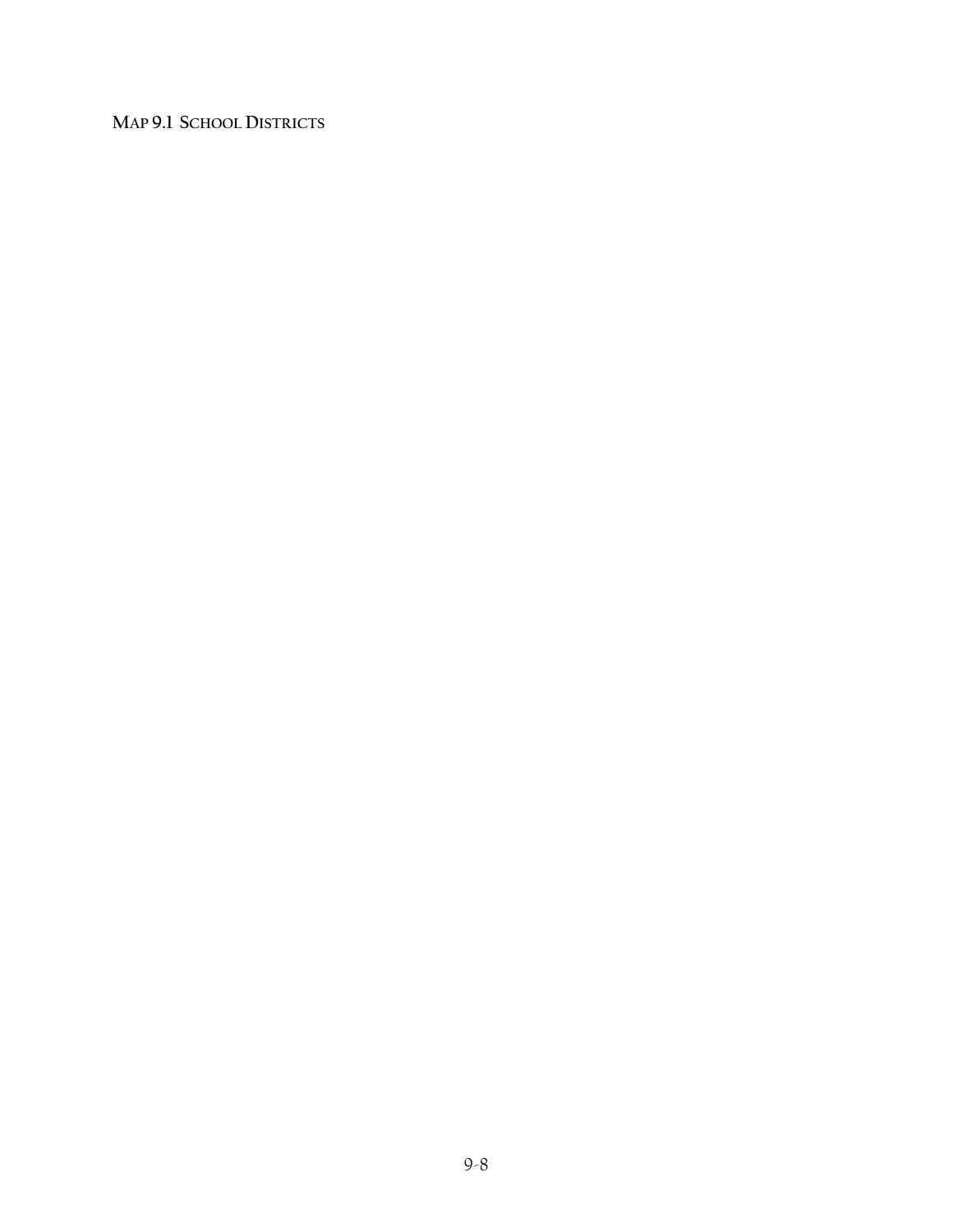#### **9.7 SOLID WASTE FACILITIES**

Prior to 1969, solid waste disposal was handled almost entirely at the local level in Bayfield County. Waste management consisted of hauling solid wastes to unsupervised open dumps and on-site disposal by individual property owners. In 1969, all landfill operations in Wisconsin were required to be licensed as sanitary landfills. Under Wisconsin's Solid Waste Management Program and federal solid waste regulations, poorly located or improperly operated facilities were closed and new facilities were required to meet design and operational standards. All of the local landfills in Bayfield County have been closed. Other waste disposal facilities continue to operate within Bayfield County, including an ash disposal facility operated by Xcel Energy and demolition (construction waste) landfills at Iron River and the Town of Namakagon. Solid waste generated in the county is collected at local drop-off centers and transported to regional landfills at Sarona, Wisconsin and Ontonogan, Michigan.

In Bayfield County, recyclable materials are collected at local drop-off centers (town drop sites) and sent to regional recycling facilities. At this time, the only permitted facility is a tire-recycling business at Drummond.

## **9.8 ELECTRIC AND GAS SERVICES**

Electric service is provided to Bayfield County through three primary providers: Xcel Energy, Bayfield Electric Cooperative, and Dahlberg Light & Power Company. Electric transmissions lines in Bayfield County are depicted in Figure 9.1.



# **Figure 9.1 – Bayfield County Electric Transmission Lines**

Source: Wisconsin Public Service Commission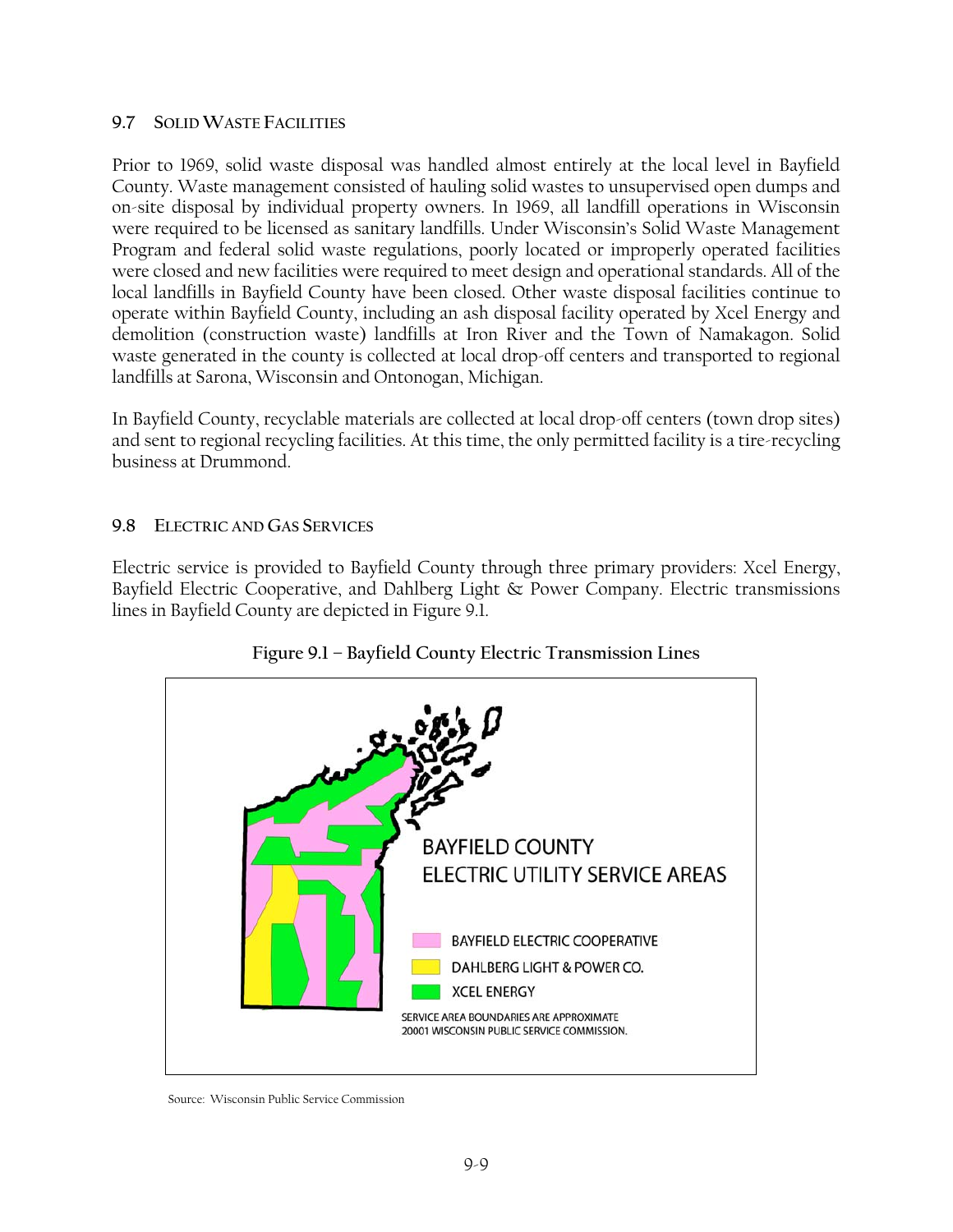Three major gas pipelines cross Bayfield County. The Lakehead Pipeline (Enbridge Energy Company, Inc.) enters the county north of USH 2. This segment of pipeline is part of a liquid transmission network extending from western Canada to the northern United States and eastern Ontario. A natural gas pipeline owned by the Northern Natural Gas Company (ENRON Inc.) also crosses Bayfield County. This line delivers natural gas from the southwest United States to northern Michigan. The Great Lakes Pipeline also crosses Bayfield County north of USH 2 and is part of a high-pressure natural gas transmission network extending from Canada into the great lakes region. Bayfield County pipeline, gas and utility networks are shown in Map 9.2.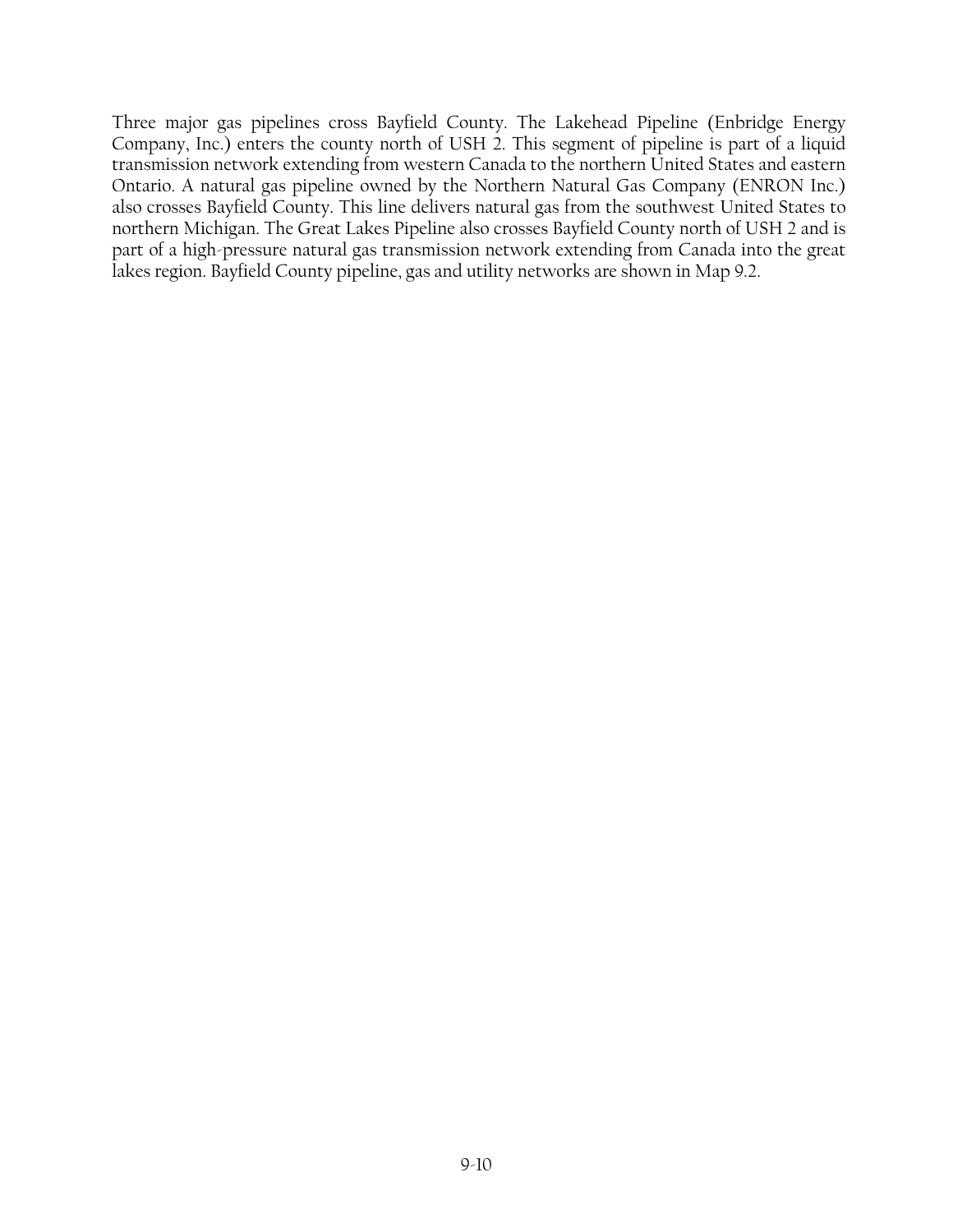# **MAP 9.2 GAS AND ELECTRIC UTILITY NETWORK**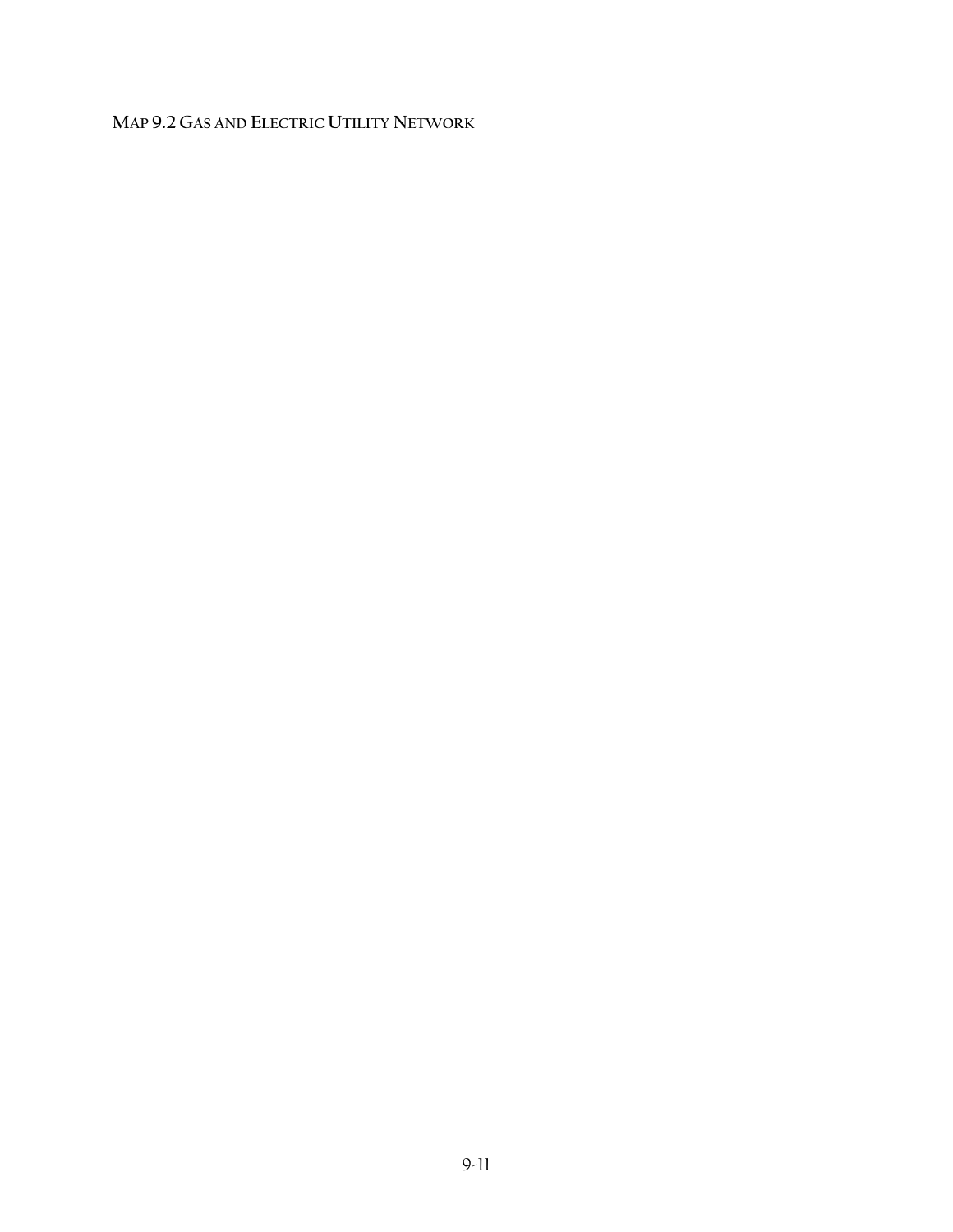#### **9.9 LOCAL TELEPHONE SERVICE**

CenturyTel and Chequamegon Telephone provide local telephone service in Bayfield County.

#### **9.10 INTERNET SERVICE**

Internet access to Bayfield County communities is currently available to all Bayfield County communities. Access in rural areas of the county are primarily limited to a maximum of 56k connections. Higher connection speeds are available in larger incorporated communities or through the use of satellite technology.

## **9.11 WIRELESS COMMUNICATIONS TOWERS**

Growth in the use of wireless communications devices has resulted in significant expansion of the communication tower network across the United States. Cellular towers pose land use concerns related to obstruction of viewsheds and the loss of rural character. The 1996 Federal Telecommunications Act (FTA) granted the Federal Communications Commission (FCC) the authority to regulate the placement of towers and other facilities for use in providing personal wireless services. The FTA also established the comprehensive framework for the exercise of jurisdiction by state and local zoning authorities over the construction, modification, and placement of facilities such as towers for cellular, personal communications service, and specialized mobile radio transmitters.

Presently, within Bayfield County there are five wireless communication towers $^{\rm l}$ , three operated by CenuryTel and two operated by Cellular One. The location of these towers is shown on Map 9.3.

 $\overline{a}$ 

<sup>&</sup>lt;sup>1</sup> Federal Communications Commission 2001 data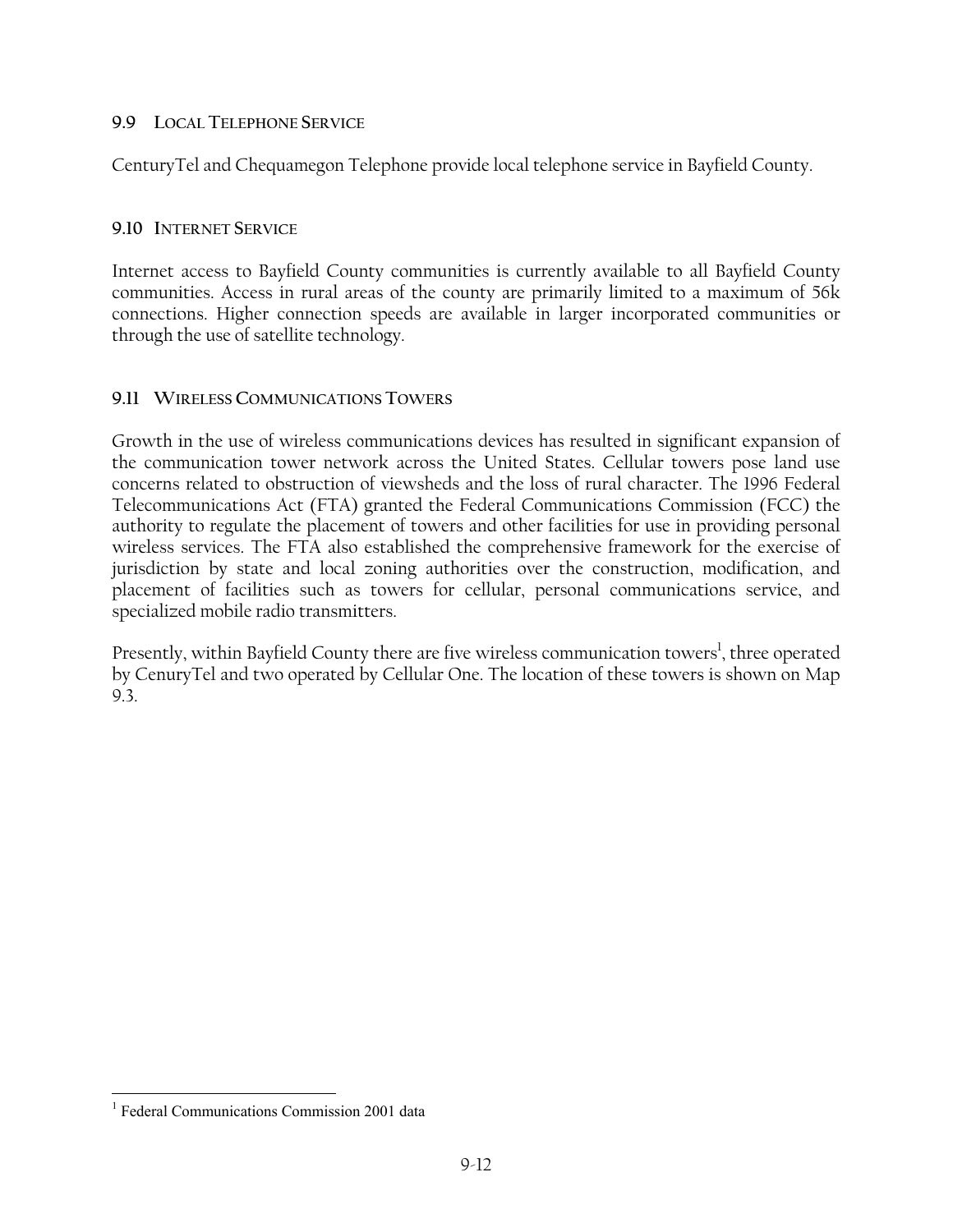# **Map 9.3 – WIRELESS COMMUNICATIONS TOWERS**